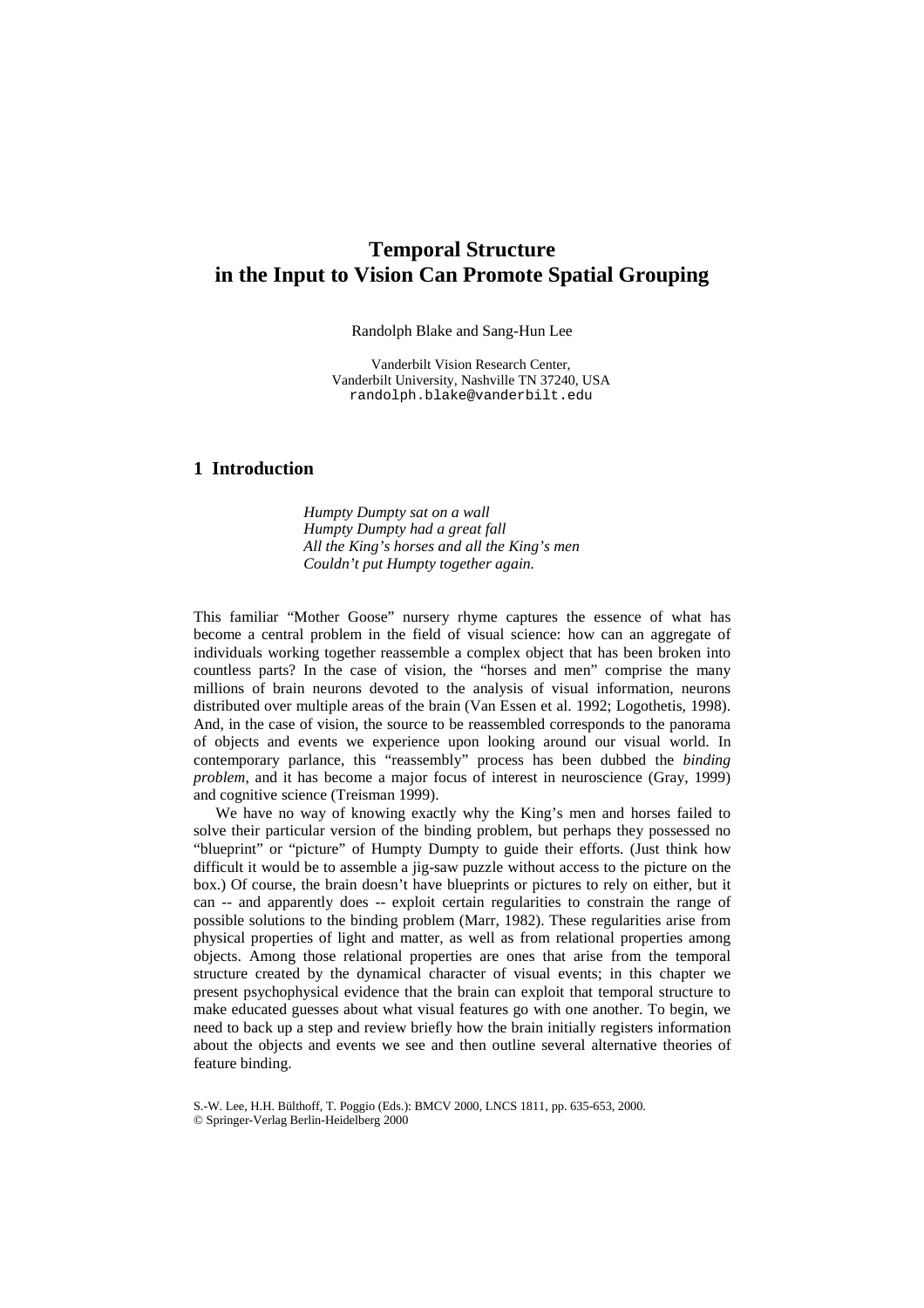## **2 Early Vision and Possible Binding Mechanisms**

It is generally agreed that early vision entails local feature analyses of the retinal image carried out in parallel over the entire visual field. By virtue of the receptivefield properties of the neurons performing this analysis, visual information is registered at multiple spatial scales, ranging from coarse to fine, for different contour orientations (DeValois and DeValois, 1988). Of course, we are visually unaware of this multiscale dissection of the retinal image: from a perceptual standpoint, coarse and fine spatial details bind seemlessly into harmonious, coherent visual representations of objects. In addition to spatial scale, different qualitative aspects of the visual scene -- color, form, motion -- engage populations of neurons distributed among numerous, distinct visual areas (Zeki, 1993). But, again, the perceptual concomitants of those distributed representations are united perceptually; it's visually impossible to disembody the "red" from the "roundness" of an apple. Evidently, then, the process of binding -- wherein the distributed neural computations underlying vision are conjointly represented -- transpires automatically and efficiently.

Several possible mechanisms for feature binding have been proposed over the years. These include:

- coincidence detectors these are neurons that behave like logical AND-gates, responding only when specific features are all present simultaneously in the appropriate spatial arrangement (Barlow, 1972). This idea is implicit in Hubel and Wiesel's serial model of cortical receptive fields (Hubel and Wiesel, 1962), in which a simple cell with an oriented receptive field is activated only when each of its constituent thalamic inputs is simultaneously active. Coincidence detection has also been proposed as the neural basis for registration of global, coherent motion (Adelson and Movshon, 1982) and for the integration of information within the "what" and "where" visual pathways (e.g., Rao et al, 1997). A principal objection to coincidence detection as a mechanism of binding is the combinatorial problem: there are simply not enough neurons to register the countless feature combinations that define the recognizable objects and events in our world (e.g., Singer and Gray, 1995; but see Ghose and Maunsell, 1999, who question this objection).
- attention distributed representations of object features are conjoined by the act of attending to a region of visual space (Treisman and Gelade, 1980; Ashby et al, 1996). This cognitively grounded account, while minimizing the combinatorial problem, remains ill-defined with respect to the actual neural concomitants of attentional binding.
- temporal synchronization grouping of object features is promoted by synchronization of neural activity among distributed neurons responsive to those various features (von der Malsburg, 1995; Milner, 1974; Singer, 1999). On this account, the coupling of activity among neurons can occur within aggregates of neurons within the same visual area, among neurons within different visual areas and, for that matter, among neurons located in the separate hemispheres of the brain.

This third hypothesis has motivated recent psychophysical work on the role of temporal structure in spatial grouping, including work in our laboratory using novel displays and tasks. In the following sections this chapter examines the extent to which visual grouping is jointly determined by spatial and temporal structure. From the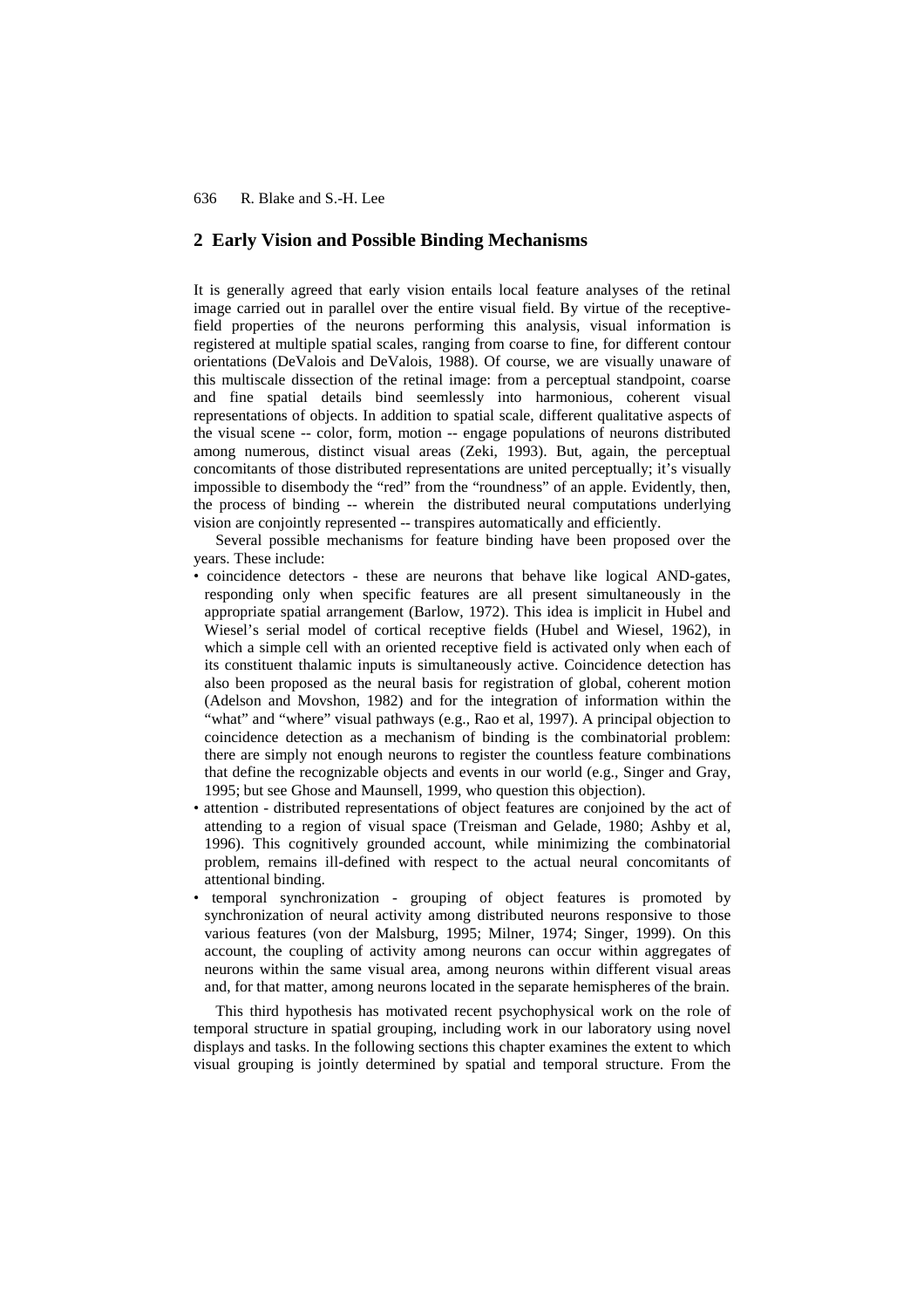outset we acknowledge that there is considerable skepticism within the field of biological vision about the functional significance of synchronized discharges among neurons. This skepticism exists for several reasons. Some have argued that synchronized activity may be an artifact that simply arises from the spiking behavior of retinal and/or thalamic cells unrelated to stimulus-driven phase locking (Ghose and Freeman 1997) or from the statistical properties of rapidly spiking cells (Shadlen and Movshon 1999). Others question whether the noisy spike trains from individual neurons possess the temporal fidelity for temporal patterning to be informationally relevant (Shadlen and Newsome 1998). Still others argue that neural synchrony, even if it were to exist, provides a means for *signalling* feature clusters but not a means for *computing* which features belong to an object, therefore leaving the binding problem unsolved (Shadlen and Movshon, 1999). Finally, some have found stimulus induced synchrony is just as likely between neurons responding to figure and background elements as between neurons responding to figure elements only (Lamme and Spekreijse 1998). Balanced overviews of these criticisms are provided in recent reviews by Gawne (1999) and by Usrey and Reid (1999).

While not ignoring these controversies, our approach has been to study the effect of externally imposed synchrony on visual perception. We reason that if temporal synchronization were to provide a means for binding and segmentation, psychophysical performance on perceptual grouping tasks should be enhanced when target features vary synchronously along some dimension over time, whereas performance should be impaired when features vary out-of-phase over time. These predictions are based on the assumption that temporal modulations of an external stimulus produce modulations in neural activity, within limits of

course.<sup>1</sup> We give a more detailed exposition of this rationale elsewhere (Alais et al 1998). The following sections review evidence that bears on the question: "To what extent do features changing together over time tend to group together over space?" Next, we turn to our very recent studies using stochastic temporal structure, the results from which provide the most compelling demonstrations to date for the role of temporal structure in spatial grouping. The chapter closes with speculative comments about whether the binding problem really exists from the brain's perspective.

## **3 Temporal Fluctuation and Spatial Grouping**

Periodic Temporal Modulation The simplest, most widely used means for varying temporal structure is to repetitively flicker subsets of visual features, either in-phase or out-of-phase. If human vision exploits temporal phase for spatial organization, features flickering in synchrony should group together and appear segregated from those flickering in different temporal phases. The following paragraphs briefly summarize studies that have utilized this form of temporal modulation.

 $1$  1. Most versions of the temporal binding hypothesis posit the existence of intrinsically mediated neural synchrony engendered even by static stimulus features. On this model, synchrony is the product of neural circuitry, not just stimulation conditions. Hence, one must be cautious in drawing conclusions about explicit mechanisms of "temporal binding" from studies using externally induced modulations in neural activity.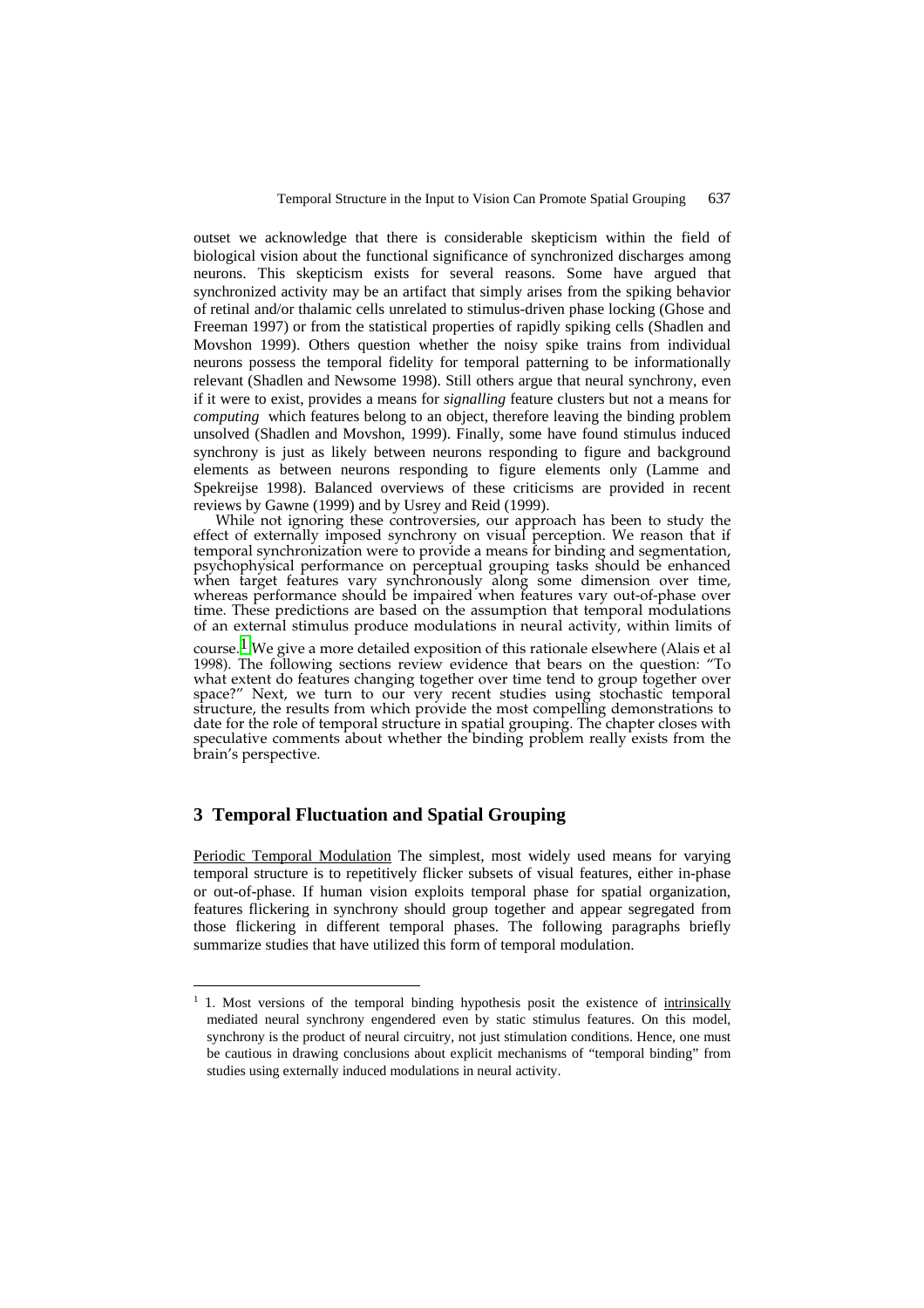

Fig. 1. Examples of visual displays used to assess the contribution of repetitive flicker on spatial grouping (redrawn from originals). A. Roger-Ramachandran and Ramachandran (1998). Black and white spots formed a texture border in the first and second frames of a two-frame "movie" -- the contrast of all spots reversed each frame. B. Fahle (1993). Rectangular arrays of small dots forming the "figure" and the "background" were rapidly interchanged. C. Kiper et al (1996). Oriented contours form successively presented "background" and "figure" frames that were rapidly interchanged. D. Usher & Donnelly (1998). A square lattice of elements (shown here as filled circles) was presented with alternating rows presented successively or with all elements presented simultaneously (not shown)

Rogers-Ramachandran and Ramachandran (1991, 1998) created an animation consisting of two frames (Figure 1a). Black and white dots were spatially distributed against a grey background to create a texture border in the first frame. Then, in the second frame, the luminance of all spots was reversed (black turned to white and vice versa). Repetitively alternating the two frames created counterphase flicker of the two groups of dots. When the display flickered at 15 hz, that is, the phase difference between the two groups of spots was 15 msec, observers could still perceive the texture boundary but could not discern whether any given pair of spots was flickering in-phase or out-of-phase. Rogers-Ramachandran and Ramachandran termed this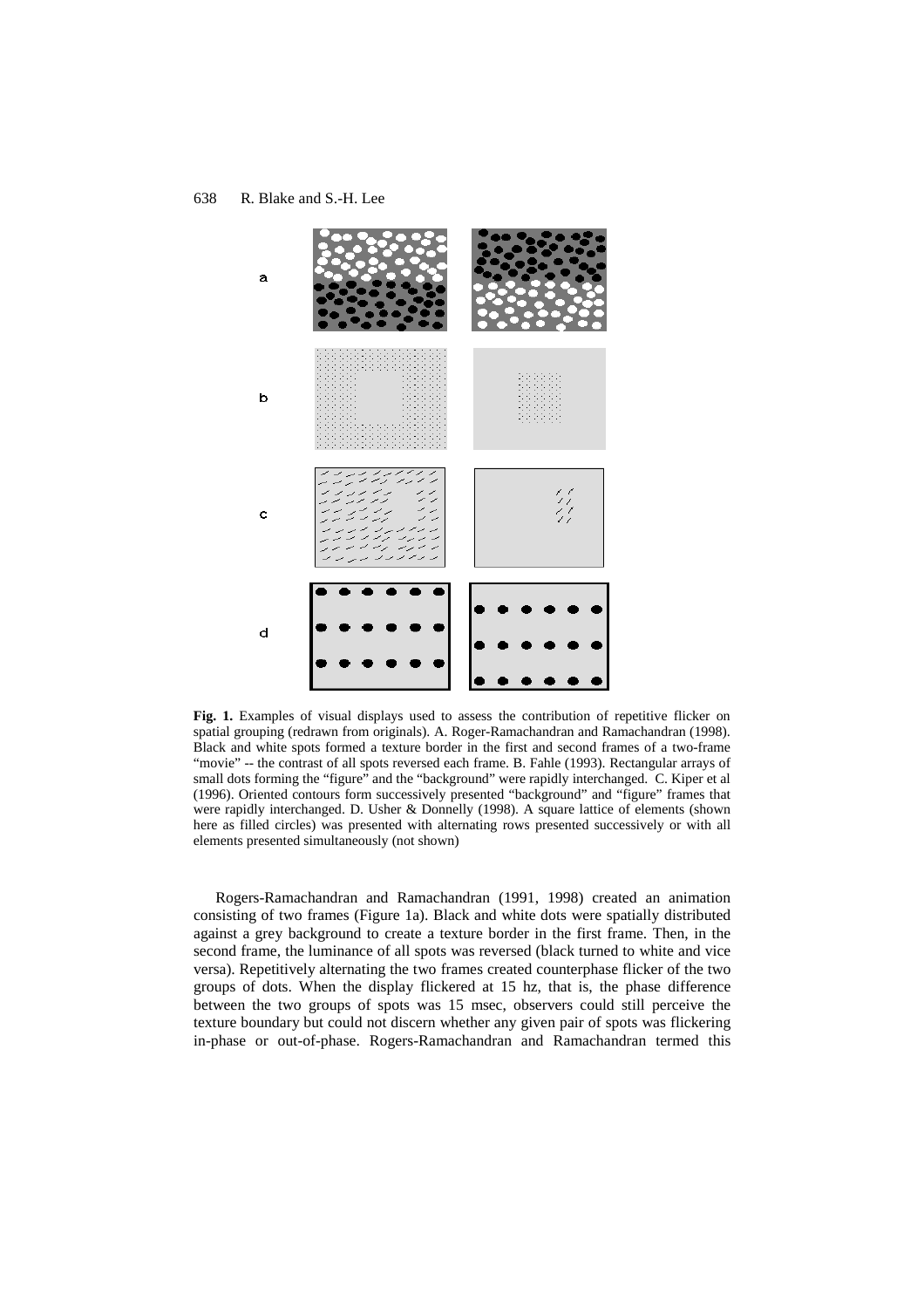boundary a "phantom contour" because clear texture segregation was perceived even though texture elements themselves were indistinguishable.

Using a similar strategy, Fahle (1993) manipulated the stimulus onset asynchrony between two groups of flickering dots and measured the clarity of figure-ground segregation. He tested arrays of regularly and randomly spaced dots (Figure 1b). The dots within a small "target" region (denoted by a rectangle in Figure 1b) were flickered in synchrony while dots outside the target region flickered at the same rate but with temporal phase the flicker delayed relative to that of the target dots. Observers could judge the shape of the target region with temporal phase shifts as brief as 7 msec under optimal conditions. Fahle concluded that the visual system can segregate a visual scene into separate regions based on "purely temporal cues" because the dots in figure and those in ground were undifferentiated within any single frame, with temporal phase providing the only cue for shape. Kojima (1998) subsequently confirmed this general finding using band-passed random dot texture stimuli.

The results from these two studies imply that very brief temporal delays between "figure" and "background" elements provide an effective cue for spatial grouping and texture segregation. However, other studies using rather similar procedures have produced conflicting results. Kiper,

Gegenfurtner and Movshon (1991, 1996) asked whether onset asynchrony of texture elements influences performance on tasks involving texture segmentation and grouping. Observers discriminated the orientation (vertical vs horizontal) of a rectangular region containing line segments different in orientation from those in a surrounding region (Figure 1c). Kiper et al varied the angular difference in orientation between target and background texture elements, a manipulation known to affect the conspicuity of the target shape. They also varied the onset time between target and background elements, reasoning that if temporal phase is utilized by human vision for texture segmentation, performance should be superior when "target" texture elements are presented out of phase with the "background" elements. To the contrary, however, temporal asynchrony had no effect on the ease of texture segmentation; performance depended entirely on the spatial cue of orientation disparity.

Using a novel bistable display (Figure 2), Fahle and Koch (1995) also failed to find evidence that temporal cues promote spatial organization. When the two identical Kanizsa triangles formed by illusory contours partially overlapped, observers typically experienced perceptual rivalry: one triangle appeared nearer than the other, with the depth order reversing spontaneously every several seconds. When one triangle was made less conspicuous by misaligning slightly the inducing elements, the other, unperturbed triangle dominated perceptually. However, introducing temporal offsets between the different inducing elements of a triangle had no significant effect on its perceptual dominance.

How can we reconcile these conflicting results? In those studies where temporal phase mattered (Roger-Ramachandran and Ramachandran, 1991, 1998; Fahle, 1993; Kojima, 1998), there were no spatial cues for segmentation -- all elements in the displays were identical in form, orientation, disparity and other static properties. In contrast, obvious spatial cues were present in displays revealing little or no effect of temporal phase (Kiper et al, 1991, 1996; Fahle and Koch, 1995). Perhaps, then, the salience of temporal structure on spatial grouping is modulated by the presence and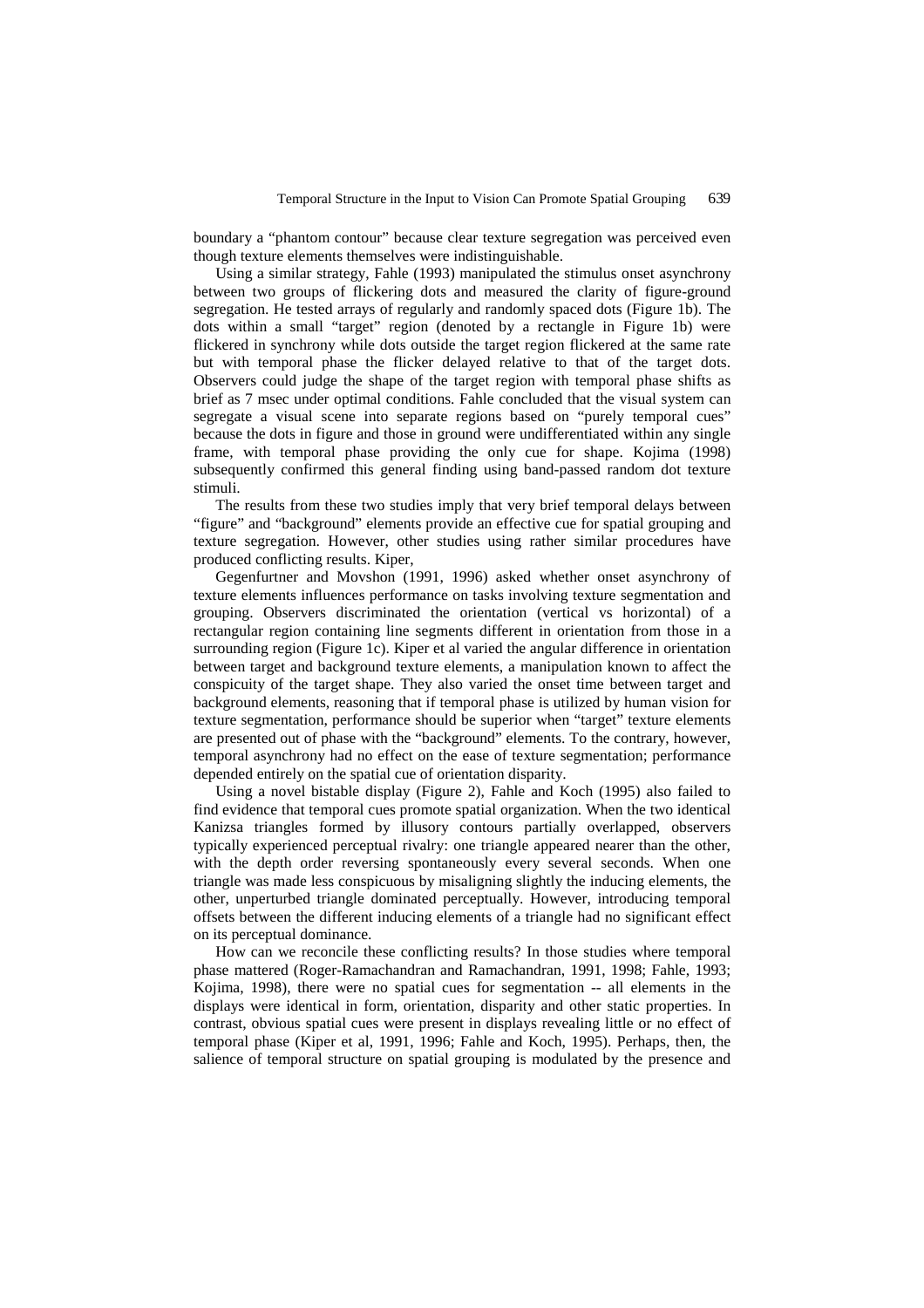

**Fig. 2.** Display used by Fahle & Koch (1995). When viewed without flicker, the two superimposed illusory Kanizsa triangles fluctuate in perceptual dominance, with one appearing in front of the other for several seconds at a time. The temporal configuration of the components of the illusory triangles was manipulated by briefly presenting all three pacmen for one triangle simultaneously followed by brief, sequential presentation of the three pacmen forming the other triangle. (In this schematic, the lightly stippled pacmen were not actually presented during the sequence and are shown here as reference for the positions of the single pacmen)

strength of spatial cues. Leonards, Singer and Fahle (1996) explicitly tested this idea using texture arrays like those used by Kiper et al (1991; 1996). Figure and background could be defined by a difference in temporal phase alone, by a difference in orientation alone, or by both temporal phase and orientation differences (Figure 1c). In line with Roger-Ramachandran and Ramachandran (1991, 1998), Fahle (1993) and Kojima (1998), the effect of temporal cues on texture segmentation was significant when figures were defined only by temporal phase difference or when temporal cues and spatial cues defined the same figures. When figures were well defined by spatial cues, temporal phase had no influence on figure/ground segregation. Based on their results, Leonards et al proposed a flexible texture segmentation mechanism in which spatial and temporal cues interact.

Comparable results have been reported by Usher and Donnelly (1998), who used a square lattice display (Figure 1d) in which elements appear to group into either rows or columns. When the elements in alternating rows (or columns) of the lattice were flickered asynchronously, the display was perceived as rows (or columns) correspondingly. In the second experiment, Usher and Donnelly presented arrays of randomly oriented lines segments and asked observers to detect collinear target elements. Performance was better when target and background line segments flickered asynchronously than when they flickered in synchrony. Under this condition, it should be noted, temporal and spatial cues were congruent. However, the efficacy of temporal phase waned when the same target elements were randomly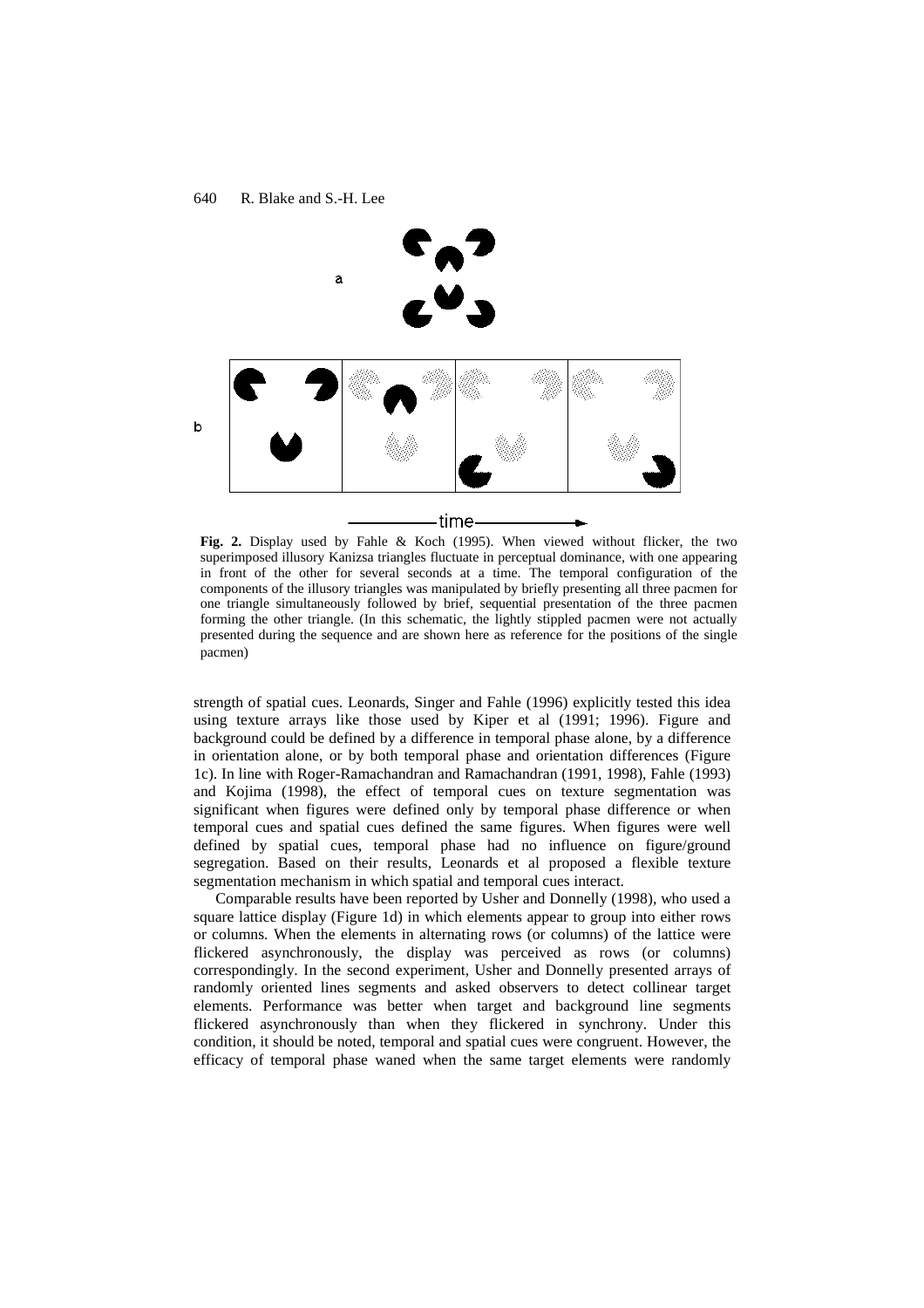oriented and no longer collinear. Now the temporal lag had to be extended to about 36 msec before target elements were segregated from background elements. These results, together with those of earlier works, indicate that the potency of temporal information for spatial segmentation and grouping depends on the salience of available spatial cues.

Random Contrast Modulation The studies summarized above all used periodic temporal modulation in which luminance values fluctuated predictably between levels. In an effort to create more unpredictable temporal modulation, our laboratory developed displays in which the contrast levels of spatial frequency components comprising complex visual images (e.g., a face) are modulated over time. With this form of temporal modulation, the amplitude of the contrast envelope increases and decreases by random amounts over time without changing the space-average luminance of the display. In our initial work (Blake and Yang, 1997), we found that observers were better able to detect synchronized patterns of temporal contrast modulation within hybrid visual images composed of two components when those components were drawn from the same original picture. We then went on to show that "spatial structure" coincides with the phase-relations among component spatial frequencies (Lee and Blake, 1999a). These two studies set the stage for our more recent experiments examining the role of synchronous contrast modulations in perception of bistable figures.

In one study (Alais et al, 1998), we created a display consisting of four spatially distributed apertures each of which contained a sinusoidal grating that, when viewed alone, unambiguously appeared to drift in the direction orthogonal to its orientation (Figure 3). When all four gratings were viewed together, however, they intermittently grouped together to form a unique "diamond" figure whose global direction of motion corresponded to the vector sum of the component motions. Thus upon viewing this quartet of gratings, observers typically experience perceptual fluctuations over time between global motion and local motion. We found that the incidence of global motion increased when contrast modulations among the gratings were correlated and decreased when the component contrast modulations were uncorrelated. Similar results were obtained using a motion plaid in which two gratings drifting in different directions are spatially superimposed. Under optimal conditions, this display is also bistable, appearing either as two transparent gratings drifting in different directions or as one plaid moving in a direction determined by a vector sum of the velocities of component gratings (Adelson and Movshon, 1982).

Again, the incidence of coherent motion was enhanced by correlated contrast modulations and suppressed by uncorrelated contrast modulations.A second study assessed the role of temporal patterning of contrast modulation in grouping visual features using another bistable phenomenon, binocular rivalry. When dissimilar patterns are imaged on corresponding areas of the retinae in the two eyes, the patterns compete for perceptual dominance (Breese, 1899; Blake, 1989). Since binocular rivalry is strongly local in nature, however, predominance become piecemeal with small zones of suppression when rival targets are large or when small targets are distributed over space (Blake, O'Shea and Mueller, 1992). Alais and Blake (1999) investigated the potency of correlated contrast modulation to promote conjoint dominance of two, spatially separated rival targets pitted against random-dot patches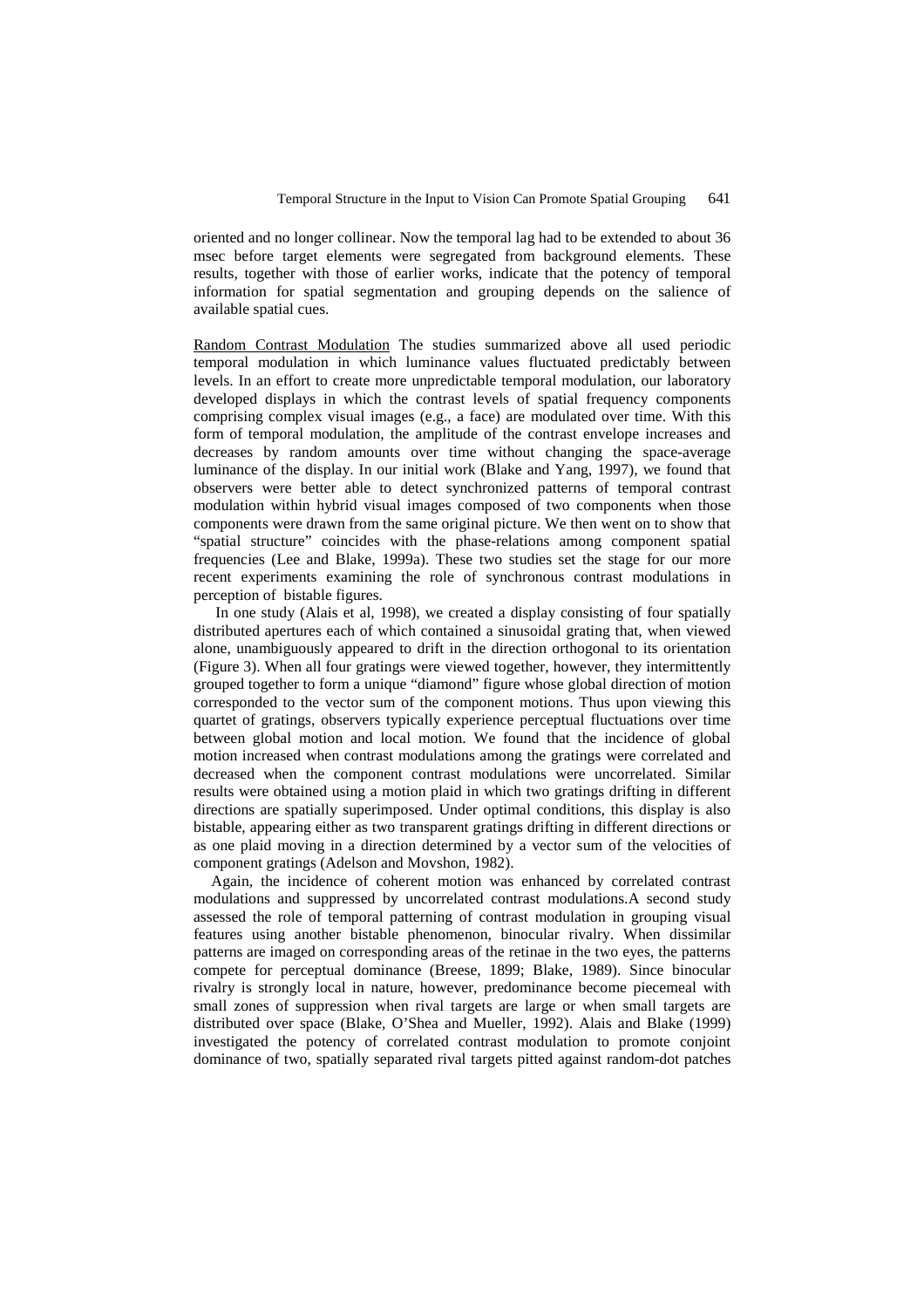

**Fig. 3.** Display used by Alais et al (1998). Gratings drifted smoothly in the direction indicated by the white arrows. When all four gratings are viewed simultaneously, the four occasionally group to form a partially occluded 'diamond' whose direction of motion corresponds to the vector sum of the component motions ("upward" in this illustration)

presented to corresponding portions of the other eye. The orientations of the two gratings were either collinear, parallel or orthogonal, and they underwent contrast modulations that were either correlated or uncorrelated. Correlated contrast modulation promoted joint grating predominance relative to the uncorrelated conditions, an effect strongest for collinear gratings. Joint predominance depended strongly on the angular separation between gratings and the temporal phase-lag in contrast modulations. Alais and Blake (1999) speculated that these findings may reflect neural interactions subserved by lateral connections between cortical hypercolumns.

Generalizing from the studies summarized in these last two sections, it appears that temporal flicker cannot overrule explicit spatial structure - flicker, in other words, does not behave like "super glue" to bind spatial structures that do not ordinarily form coherent objects. Nor, for that matter, does out-of-phase flicker destroy spatial structure defined by luminance borders. Based on the above results, one would conclude that temporal flicker promotes grouping primarily when spatial structure is ambiguous or weak. The generality and implications of these earlier studies must be qualified in two ways:

• All the studies cited above utilized local stimulus features whose luminance or contrast was modulated periodically, with only the rates and phases of flicker varying among different components of the display. The use of periodic flicker is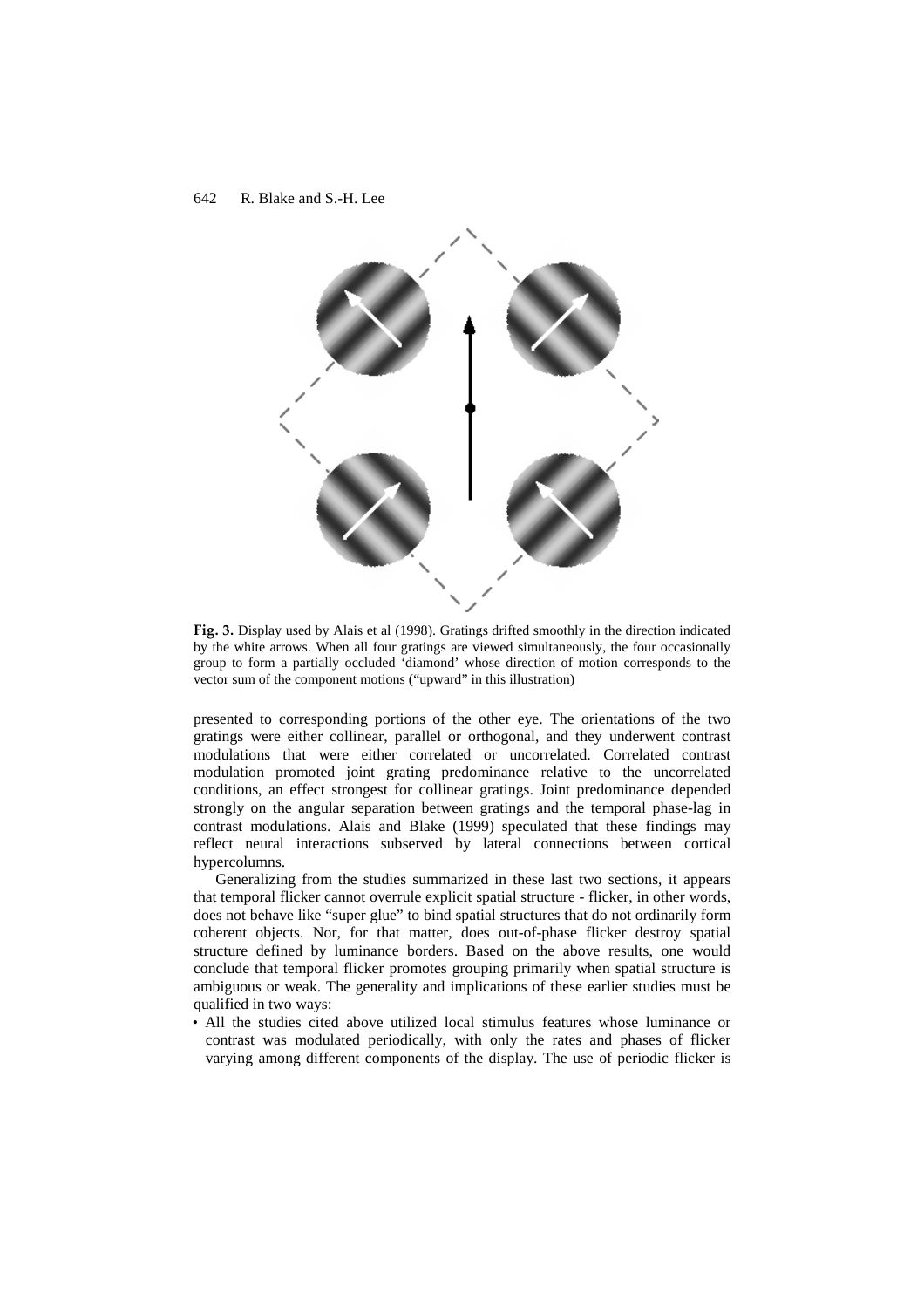grounded in linear systems analysis, which has played an important role in shaping techniques used in visual science. Still, periodic flicker constitutes a highly predictable, deterministic signal which could be construed as a somewhat artificial event. In the natural environment, there exists considerable irregularity in the temporal structure of the optical input to vision: objects can move about the visual environment unpredictably, and as observers we move our eyes and heads to sample that environment. In contrast, repetitively flashed or steadily moving stimuli, so often used in the laboratory, are highly predictable events which, from an information theoretical perspective, convey little information. In fact, periodically varying stimulation may significantly underestimate the temporal resolving power of neurons in primate visual cortex (eg Buracas et al 1998).

• In those studies where evidence for binding from temporal synchrony was found, successive, individual frames comprising a flicker sequence contained visible luminance discontinuities that clearly differentiated figure from background; spatial structure was already specified in given, brief "snapshots" of those dynamic displays. Thus these studies do not definitively prove that human vision can group spatial features based purely on temporal synchrony.

Stochastic Temporal Structure The two considerations presented in the previous paragraph motivated us to develop stochastic animations in which individual frames contained no static cue about spatial structure, leaving only temporal information to specify spatial grouping. How does one remove all static cues from individual frames? A hint for tackling this challenge came from an expanded notion of 'temporal structure' conveyed by time-varying signals. There are three alternative ways to define temporal structure (see Appendix, section A): (i) a time series of absolute quantity, (ii) a collection of distinctive times when a particular event occurs (point process), and (iii) a collection of times for events and magnitudes associated with those events (marked point process). Among of these representations, the point process contains information only about 'time' and not about magnitude. Thus we reasoned that if it's possible to create an animation display in which groups of local elements differ only in terms of their respective point processes, but do not differ in other stimulus properties when considered on a frame by frame basis, that display would be devoid of static spatial cues.

To create these conditions, we created animation displays in which each individual frame consisted of an array of many small sinusoidal gratings each windowed by a stationary, circular gaussian envelope -- such stimuli are termed 'Gabor patches'. All Gabor patches throughout the array had the same contrast, and their orientations were randomly determined. As the animation was played, grating contours within each small, stationary Gabor patch moved in one of two directions orthogonal to their orientation. Each grating reversed direction of motion irregularly over time according to random (Poisson) process. Temporal structure of each Gabor element was described by a point process consisting of points in time at which motion reversed direction (Figure 4). When all Gabor elements within a virtual 'figure' region reversed their direction of motion simultaneously while Gabor elements outside of this area changed direction independently of one another, the 'figure' region defined by temporal synchrony stood out conspicuously from the background. Here, the 'figure' region and the 'ground' region differed only in point process and they were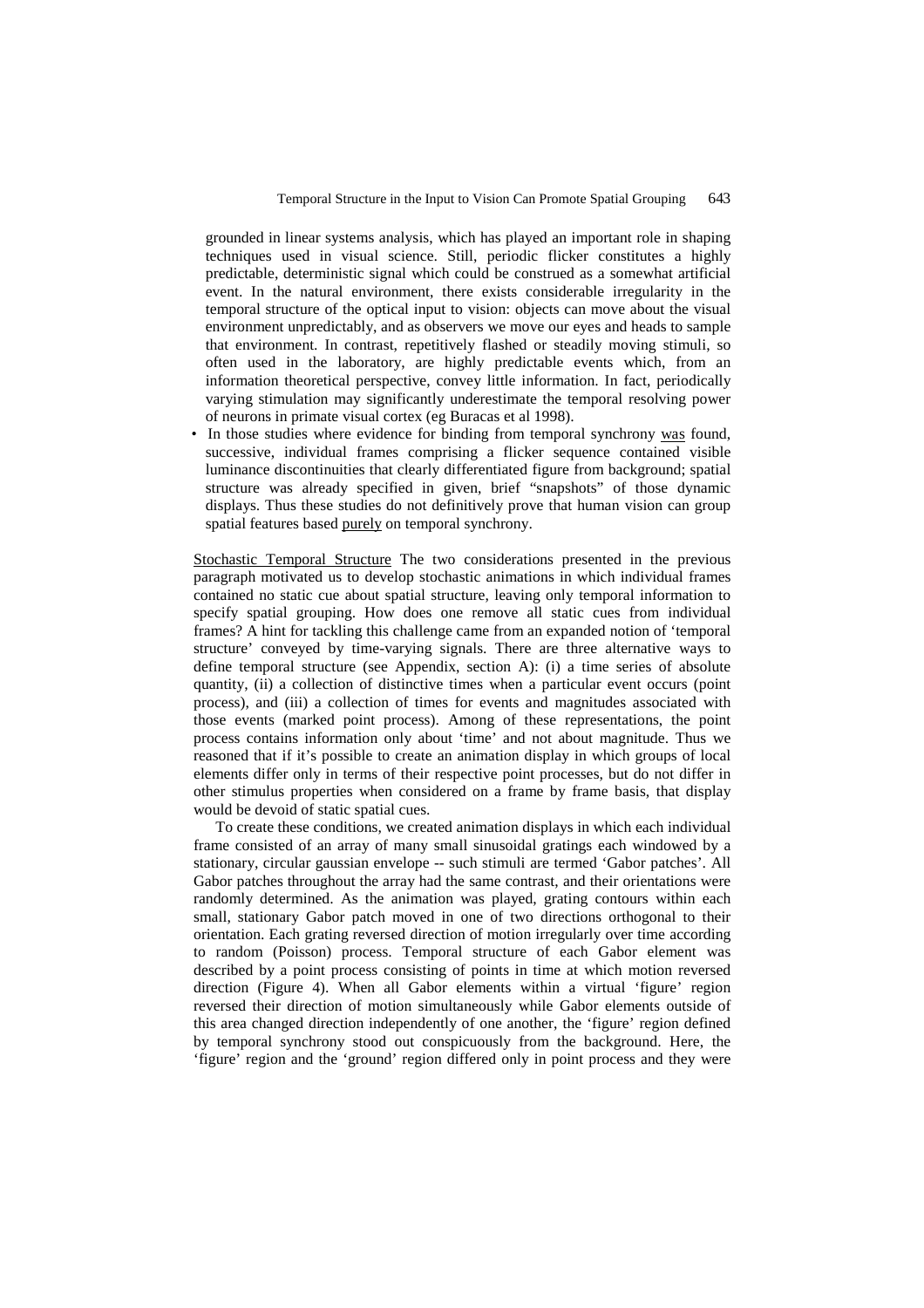

**Fig. 4.** Display used by Lee and Blake (1999). One frame from an animation sequence consisting of an array of small Gabor patches within which contours move in one of two directions orthogonal to their orientation; from frame-to-frame motion direction changes irregularly. Shown schematically on either side of the square array of Gabor patches are enlarged pictures of several Gabor patches with double-headed arrows indicating the two possible directions of motion. The time series indicate direction of motion, and the small dots associated with each time series denote that time series' point process - points in time at which direction changed. Gabor patches within a virtual region of the array (dotted outline) have point processes that are correlated while Gabor patches outside this virtual area are uncorrelated.(Reprinted by permission from Science, volume 5417, p. 1166. Copyright 1999 © American Association for the Advancement of Science)

not defined by static cues such as luminance, contrast and orientation in individual frames. Furthermore, there was no information about the figure in any two successive frames of the animation, for all contours moved from frame to frame. Therefore, only the difference in point process (which specifies 'when' direction of motion changes) distinguished figure from background.

Because all local elements throughout the display changed directions of motion 'irregularly' over time, we were able systematically to manipulate two variables that reveal just how sensitive human vision is to the temporal structure contained in these dynamic displays. One variable is the 'predictability' (or 'randomness') of temporal structure conveyed by individual elements -- this is easily manipulated by changing the probability distribution associated with the two directions of motion. Borrowing ideas from information theory, this 'predictability' was quantified by computing the entropy of temporal patterns of elements (see Appendix, section B). Since timevarying signals with high entropy convey more dynamic, fine temporal structure, the systematic manipulation of the entropy of all the elements made it possible to examine how accurately human vision can register fine temporal structure contained in contours irregularly changing direction of motion. The second variable was the temporal relationship among elements in the 'figure' region -- this was manipulated by varying the extent to which all possible pairs of those elements are correlated (see Appendix, section C). Since the time points at which the elements change direction of motion could be represented by point processes as described earlier, the index of temporal relationship among those elements could be quantified by computing the correlations among their point processes. By varying this index systematically, the efficiency of human vision in utilizing temporal structure was examined.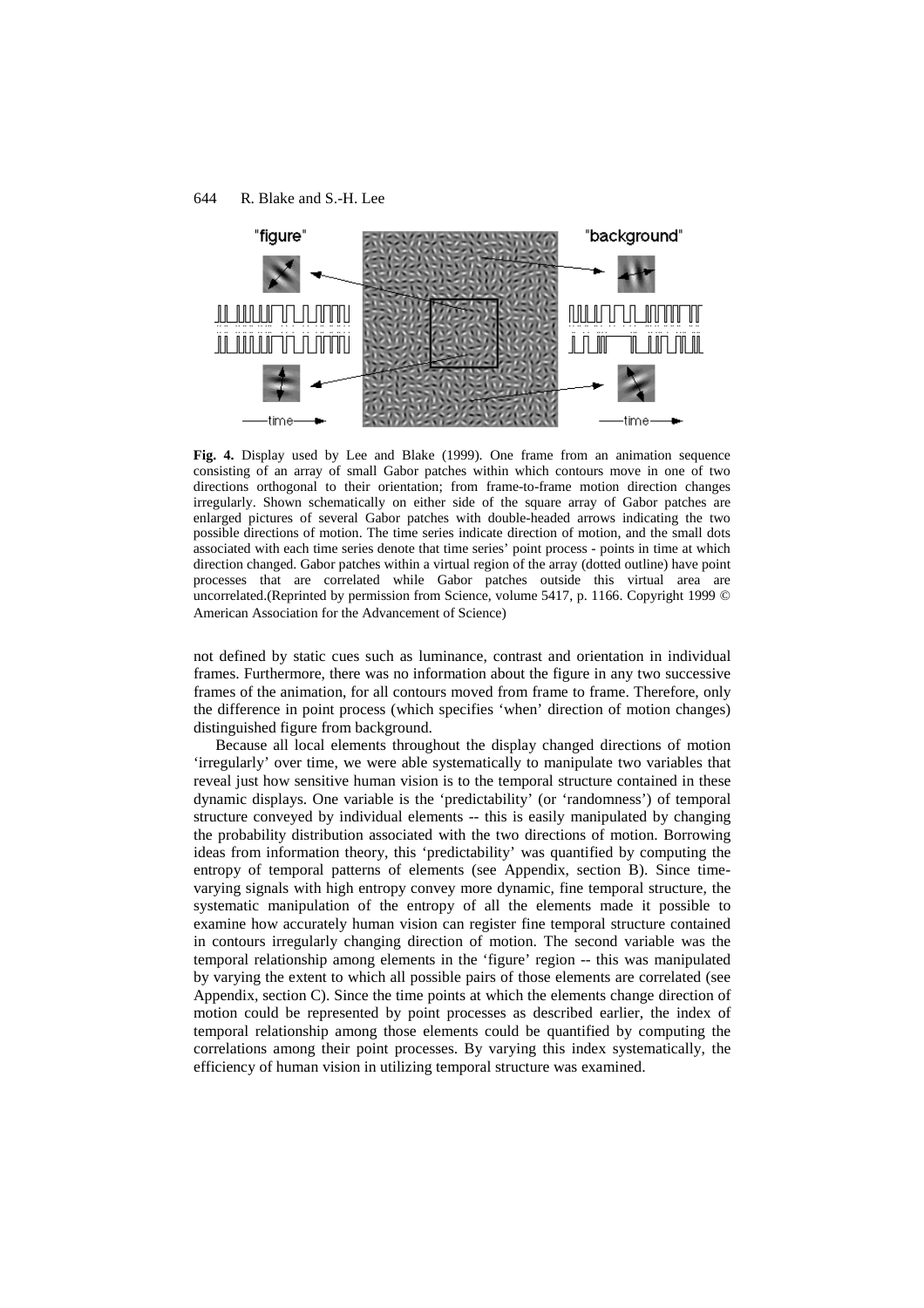Lee and Blake (1999b) found that these two factors (entropy and correlation) both systematically affected the perceptual quality of spatial structure; the clarity of perceived figure/ground segregation increased with increases in the entropy of the entire display and with the correlation among elements within the 'figure' region. Our results clearly show that human vision can register fine temporal structure with high fidelity and can efficiently construct spatial structure solely based on the temporal relationship among local elements distributed over space.

From the outset of this work, we carefully tried to identify and evaluate possible stimulus artifacts that could underlie perception of shape in these displays. An artifact would be any cue that does not depend on correlations among point processes for shape definition. In the displays utilizing an array of Gabor patches, for example, reversals in direction of motion mean that contours return to the same positions they occupied one frame earlier. If contrast were summed over multiple frames, it is possible that these 2-frame change sequences, when they occurred, could produce enhanced contrast of that Gabor. When all Gabors in the figure region obey the same point process, these "pulse" increases in apparent contrast could define the figure against a background of irregular contrast pulses occurring randomly throughout the background where changes were unsynchronized. To counteract this cue, we randomly varied the contrast values of Gabor patches from frame-to-frame throughout the array, thereby eliminating contrast as a potential cue. Spatial form from temporal synchrony remains clearly visible. When the elements defining the figure are all synchronized but the background elements are not, the background contains a more varied pattern of temporal change, which means that the temporal frequency amplitude spectra of the background - considered across all background elements may differ in detail from that of the figure, although both would be quite broad. However, this difference does not exist when background elements all obey the same point process (albeit one different from the figure) - still, shape discrimination performance remains quite good for this condition, ruling out differences in temporal frequency amplitude spectra as an alternative cue.

Another possible artifact arises from the possibility of temporal integration over some number of consecutive animation frames in which no change in direction occurs. If the grating contours were to step through one complete grating cycle without change in direction and if the integration time constant were to match the time taken for that event, the net luminance of pixels defining that grating would sum to levels near the mean and effectively produce a patch of approximately uniform brightness. For the synchronized condition, all Gabors in the figure would assume this brightness level simultaneously while those in the background would not because they are changing direction at different times on average - with time-integrated signals, the figure region could occasionally stand out from the background simply based on luminance. In fact, this is not at all what one sees when viewing these displays - one instead sees smooth motion continuously throughout the array of Gabor elements. Still, it could be argued that this putative integrated luminance cue is being registered by a separate, temporally sluggish mechanism. To formalize this hypothesis, we have simulated it in a MatLab program. In brief, the model integrates individual pixel luminance values over *n* successive animation frames, using a weighted temporal envelope. This procedure creates a modified sequence of animation frames whose individual pixels have been subjected to temporal integration, with a time constant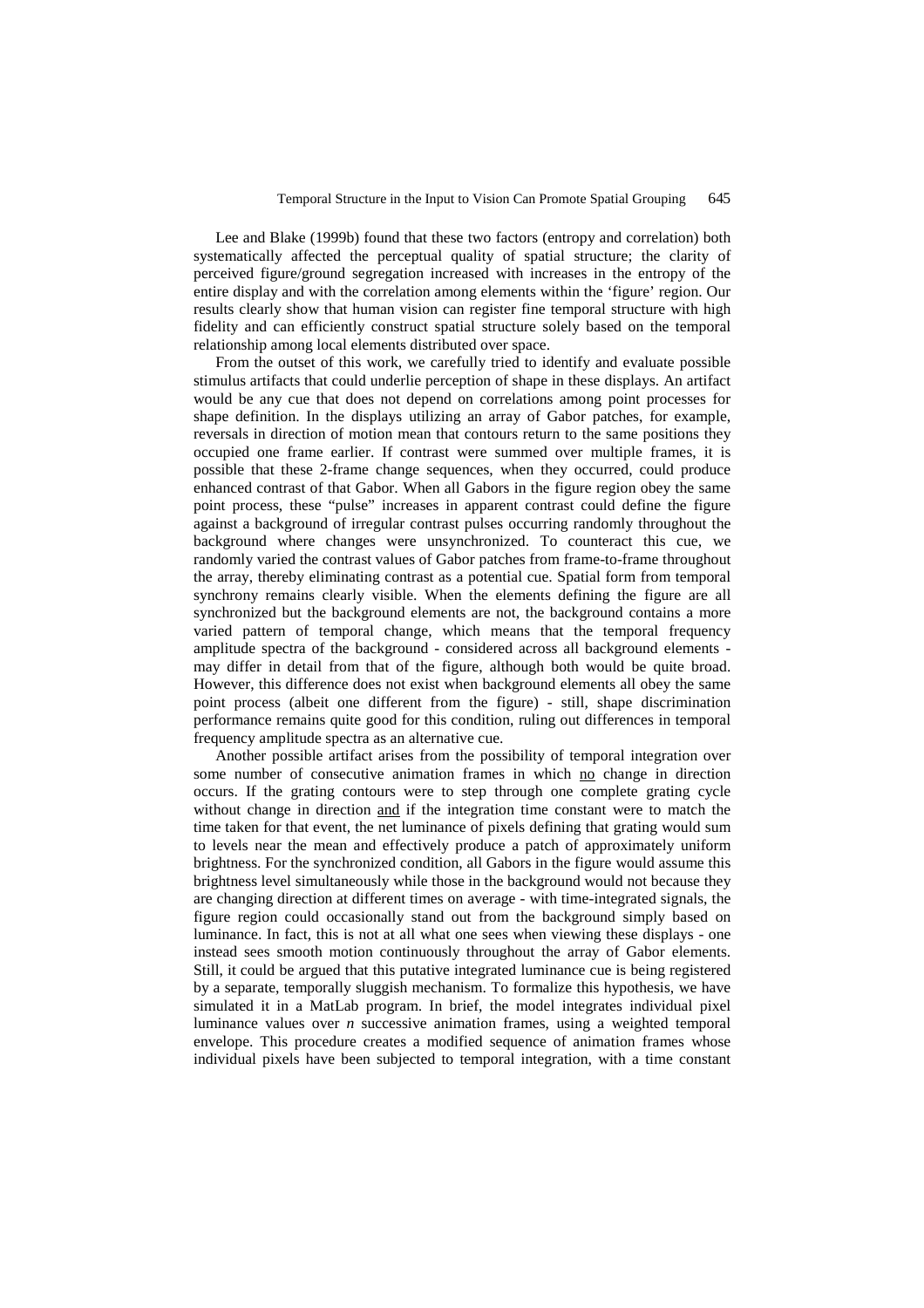explicitly designed to pick up *n*-frame cycles of no change. We then compute the standard deviation of luminance values within the figure region and within the background and use those values to compute a signal/noise index. To the extent that luminance mediates detection of spatial structure in these dynamic displays, psychophysical performance should covary with this "strength" index. We have created sequences minimizing the incidence of "no change" sequences by manipulating entropy and by selectively removing "no change" sequences in an animation - both manipulations affect the "strength" index. When we compare performance on trials where this cue is potentially present to trials where it is not, we find no difference between these two classes of trials.

Our work to date has focused on changes in direction of translational motion and changes in direction of rotational motion. These were selected, in part, because registration of motion signals requires good temporal resolution. There is no reason to believe, however, that structure from temporal synchrony is peculiar to motion. Indeed, to the extent that temporal structure is fundamentally involved in feature binding, any stimulus dimension for which vision possesses reasonable temporal resolution should in principle be able to support figure/ground segmentation from synchrony. There must, of course, be limits to the abstractness of change supporting grouping. Consider, for example, a letter array composed of vowels and consonants. It would be very unlikely that irregular, synchronized changes from vowels to consonants, and vice versa, in the array would support perceptual grouping (unless those changes were accompanied by prominent feature changes, such as letter size or font type). Grouping should be restricted to image properties signifying surfaces and their boundaries.

## **4 Concluding Remarks**

Our results, in concert with earlier work, lend credence to the notion that temporal and spatial coherence are jointly involved in visual grouping. Biological vision, in other words, interprets objects and events in terms of the relations -- spatial and temporal -- among features defining those objects and events. Our results also imply that visual neurons modulate their responses in a time-locked fashion in response to external time-varying stimuli. Theoretically, this stimulus-locked variation in neural response could be realized either of two ways depending on how information is coded in the spike train. One class of models emphasizes temporal coding wherein fine temporal structure of dynamic visual input is encoded by exact locations in time of individual neural spikes in single neurons; in effect, the "code" is contained in the point processes associated with trains of neural activity.

Alternatively, a second class of models assumes that stimulus features are encoded by ensembles of neurons with similar receptive field properties. The average firing rate within a neural ensemble can fluctuate in a time-locked fashion to time-varying stimuli with temporal precision sufficient to account for the psychophysical data presented here (Shadlen and Newsome, 1994). Although the temporal coding scheme allows neurons to more efficiently transmit information about temporal variations in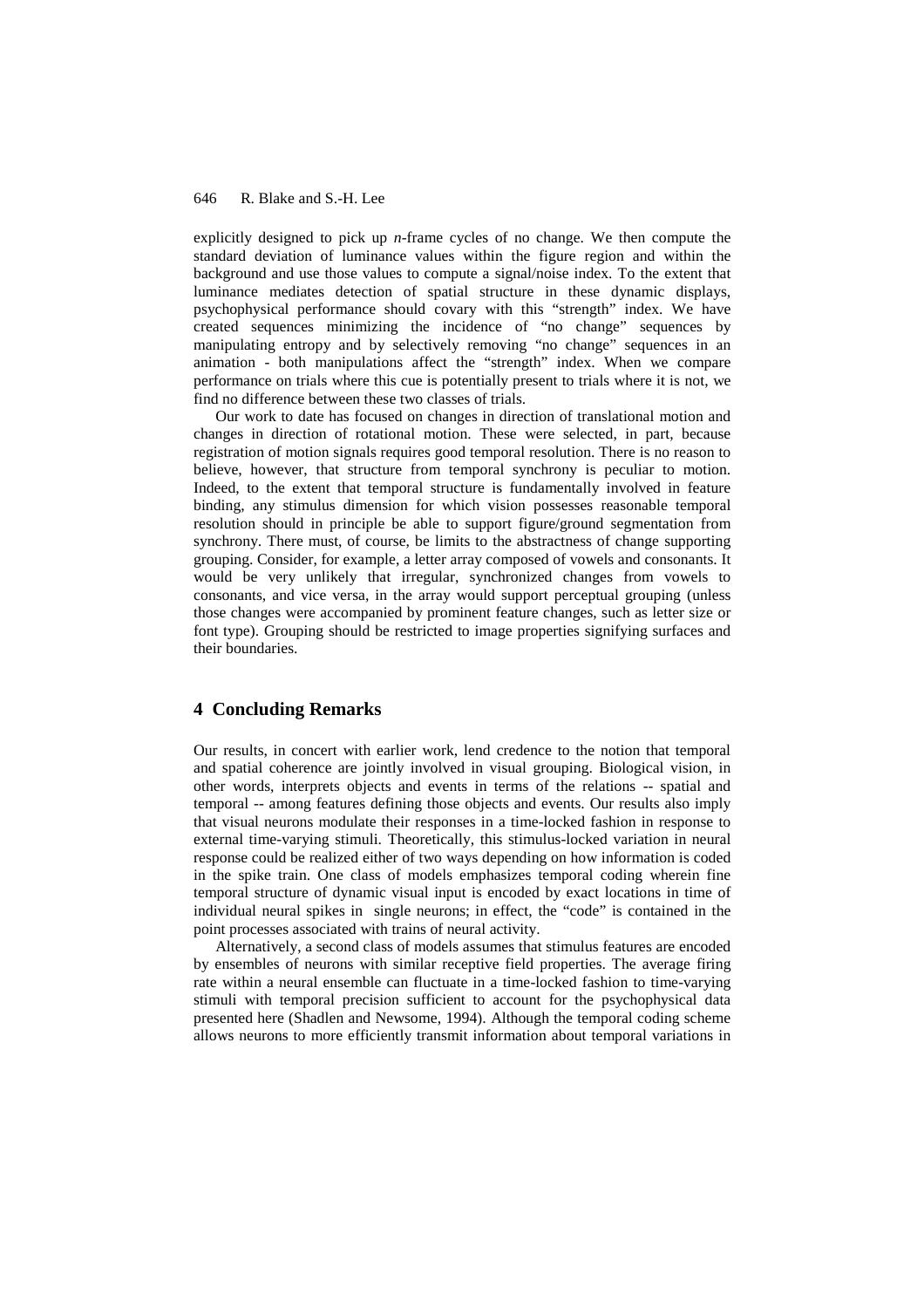external stimuli than the rate coding scheme, psychophysical evidence alone does not definitively distinguish between the two models.

Regardless how this coding controversy is resolved, our results using stochastic animations convincingly show that temporal structure in the optical input to vision provides a robust source of information for spatial grouping. Indeed, one could argue that vision's chief job is extracting spatio-temporal structure in the interest of object and event perception. After all, the optical input to vision is rich in temporal structure, by virtue of the movement of objects and the movement of the observer through the environment. Consequently, our eyes and brains have evolved in a dynamic visual world, so why shouldn't vision be designed by evolution to exploit this rich source of information?

In closing, we are led to speculate whether the rich temporal structure characteristic of normal vision may, in fact, imprint its signature from the outset of neural processing. If this were truly the case, then concern about the binding problem would fade, for there would be no need for a mechanism to reassemble the bits and pieces comprising visual objects. Perhaps temporal structure insures that neural representations of object "components" remain conjoined from the very outset of visual processing. Construed in this way, the brain's job is rather different from that facing the King's horses and men who tried to put Humpty Dumpty back together. Instead of piecing together the parts of a visual puzzle, the brain may resonate to spatio-temporal structure contained in the optical input to vision.

### **References**

- Adelson EH and Movshon JA (1982) Phenomenal coherence of moving visual patterns. Nature, 300, 523-525.
- Alais D and Blake R (1998) Interactions between global motion and local binocular rivalry Vision Research, 38, 637-644.
- Alais D, Blake R and Lee S (1998) Visual features that vary over time group over space. Nature Neuroscience., 1, 160-164.
- Ashby FG, Prinzmetal W, Ivry R, Maddox,WT (1996) A formal theory of feature binding in object perception. Psychological Review, 103, 165-192.
- Barlow, HB (1972) Single units and sensation: a neuron doctrine for perceptual psychology? Perception, 1, 371-394.
- Blake R (1989) A neural theory of binocular rivalry. Psychological Review 96, 145- 167.
- Blake R and Yang Y (1997) Spatial and temporal coherence in perceptual binding. Proceedings of the National Academy of Science, 94, 7115-7119.
- Blake R, O'Shea RP and Mueller TJ (1992) Spatial zones of binocular rivalry in central and peripheral vision. Visual Neuroscience, 8, 469-478.
- Breese, BB (1899) On inhibition. Psychological Monograph, 3, 1-65.
- Brillinger, DR (1994) Time series, point processes, and hybrids. Canadian Journal of Statistics, 22, 177-206
- Brook D and Wynne RJ (1988) Signal Processing: principles and applications. London: Edward Arnold.
- De Coulon, F (1986). Signal Theory and Processing. Dedham MA: Artech House, Inc.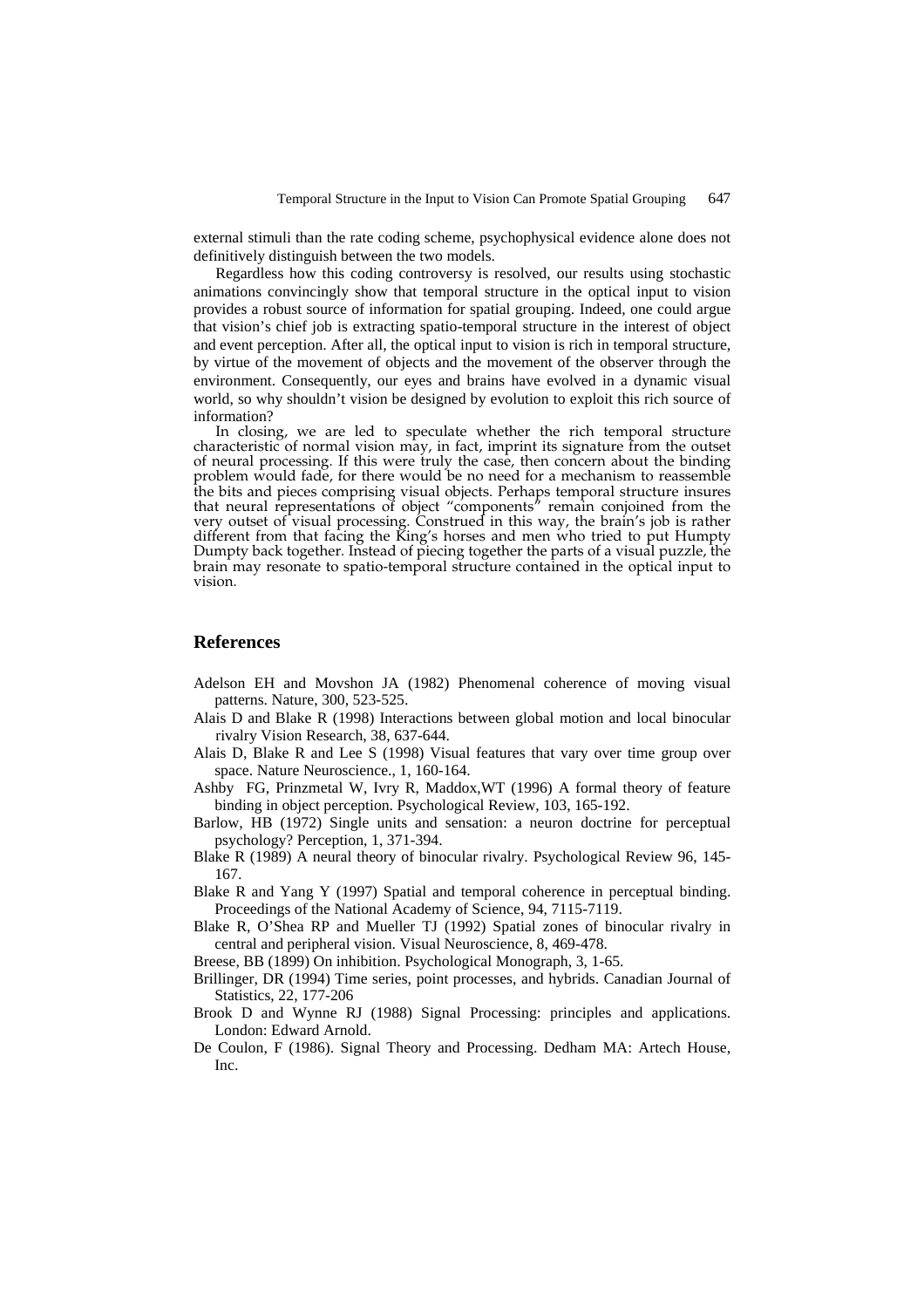- DeValois RL and DeValois KK (1988) Spatial vision. New York: Oxford University Press.
- Fahle M (1993) Figure-ground discrimination from temporal information. *P*roceedings of the Royal Society of London, B, 254, 199-203.
- Fahle M and Koch C (1995) Spatial displacement, but not temporal asynchrony, destroys figural binding. Vision Research, 35, 491-494.
- Gawne T J (1999) Temporal coding as a means of information transfer in the primate visual system. Critical Reviews in Neurobiology 13, 83-101.
- Ghose GM and Freeman RE (1997) Intracortical connections are not required for oscillatory activity in the visual cortex. Visual Neuroscience 14, 963-979.
- Ghose GM and Maunsell J (1999) Specialized representations in visual cortex: a role for binding? Neuron 24 79-85.
- Gray CM (1999) The temporal correlation hypothesis of visual feature integration: still alive and well. Neuron 24 31-47.
- Hubel DH and Wiesel TN (1962) Receptive fields, binocular interaction and functional architecture in the cat's visual cortex. Journal of Physiology, London, 160, 106-154.
- Kiper DC, Gegenfurtner KR and Movshon JA (1996) Cortical oscillatory responses do not affect visual segmentation. Vision Research, 36, 539-544.
- Kiper DC and Gegenfurtner KR (1991) The effect of 40 Hz flicker on the perception of global stimulus properties. Society of Neuroscience Abstracts, 17, 1209.
- Kojima H (1998) Figure/ground segregation from temporal delay is best at high spatial frequencies. Vision Research, 38, 3729-3734.
- Lamme VAF and Spekreijse H (1998) Neuronal synchrony does not represent texture segregation. Nature 396, 362-366.
- Lee SH & Blake R (1999a) Detection of temporal structure depends on spatial structure. Vision Research, 39, 3033-3048.
- Lee SH & Blake R(1999b) Visual form created solely from spatial structure. Science, 284, 1165-1168.
- Leonards U, Singer W, & Fahle M (1996) The influence of temporal phase differences on texture segmentation. Vision Research, 36, 2689-2697.
- Logothetis,NK (1998) Single units and conscious vision. Philosophical Transactions of the Royal Society, London B, 353, 1801-1818.
- Mainen ZF and Sejnowski TJ (1995) Reliability of spike timing in neocortical neurons. Science, 268, 1503-1506.
- Mansuripur M (1987) Introduction to Information Theory. Englewood Cliffs NJ: Basic Books.
- Marr D (1982) Vision: A computational Investigation into the human representation and processing of visual information. San Francisco: WH Freeman.
- Milner, P.M. (1974) A model for visual shape recognition. *Psychological Review*, 81, 521-535.
- Rogers-Ramachandran DC and Ramachandran VS (1998) Psychophysical evidence for boundary and surface systems in human vision. Vision Research, 38, 71-77.
- Rogers-Ramachandran DC and Ramachandran VS ( 1998) Phantom contours: Selective stimulation of the magnocellular pathways in man. Investigative Ophthalmology and Visual Science, Suppl., 26.
- Rao SC, Rainer G, Miller EK (1997) Integration of what and where in the primate prefrontal cortex. Science, 276, 821-824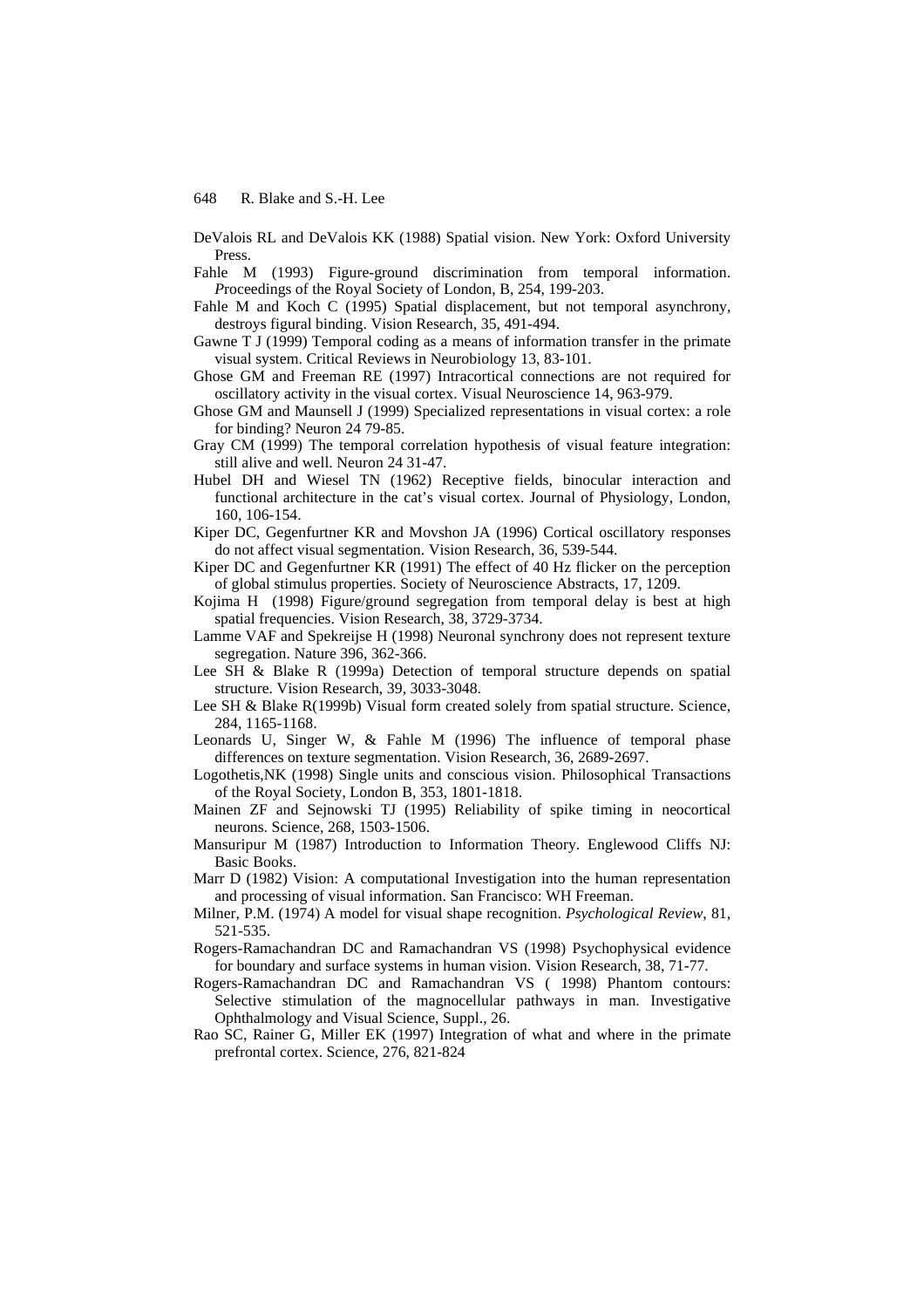- Shadlen M and Movshon JA (1999) Synchrony unbound: a critical evaluation of the temporal binding hypothesis. Neuron, 24 67-77.
- Shadlen MN and Newsome WT (1994) Noise, neural codes and cortical organization. Current Opinion in Neurobiology, 4, 569-579.
- Shadlen MN and Newsome WT (1998) The variable discharge of cortical neurons: implications for connectivity, computation, and information coding. Journal of Neuroscience, 18, 3870-3896.
- Shannon CE and Weaver W (1949) The mathematical theory of communication. Urbana: Univ. of Illinois Press.

Singer W and Gray CM (1995) Annual Review of Neuroscience, 18, 555-586.

- Singer W.(1999) Striving for coherence. Nature, 397, 391-392.
- Treisman A (1999) Solutions to the binding problem: progress through controversy and convergence. Neuron 24 105-110.

Treisman A and Gelade G (1980) A feature-integration theory of attention. Cognitive Psychology, 12, 97-136.

- Usher M and Donnelly N (1998) Visual synchrony affects binding and segmentation in perception. Nature, 394, 179-182.
- Usrey WM and Reid RC (1999) Synchronous activity in the visual system. Annual Review of Physiology, 61, 435-456.

Van Essen DC, Anderson CH and Felleman DJ (1992) Information processing in the primate visual system, an integrated systems perspective. Science 255, 419-423 .

- von der Malsburg,C (1995) Binding in models of perception and brain function. Current Opinions in Neurobiology, 5, 520-526.
- Zeki S (1993) A vision of the brain. Cambridge MA: Blackwell Scientific.

### **Appendix: Time-Varying Signals and Information Theory**

Throughout this chapter we employ the term "temporal structure" in reference to spatial grouping. In this appendix, we define "temporal structure" using information theory and signal processing theory as conceptual frameworks.

#### **A. Time-Varying Signals**

According to signal processing theory, time-varying signals are defined by variations of some quantity over time which may or may not be detectable by a given system (Brook and Wynne, 1988). For the visual system, time-varying signals would be the temporal fluctuations of visual properties of external stimuli. Thus, the temporal structure of visual stimuli can be carried by any property which is potentially detectable by human vision, including luminance, color, stereoscopic disparity, and motion. When a vertically oriented sinusoidal grating shifts its spatial phase either right-ward or left-ward over time, for instance, time-varying signals can be defined by the temporal fluctuations of direction of motion.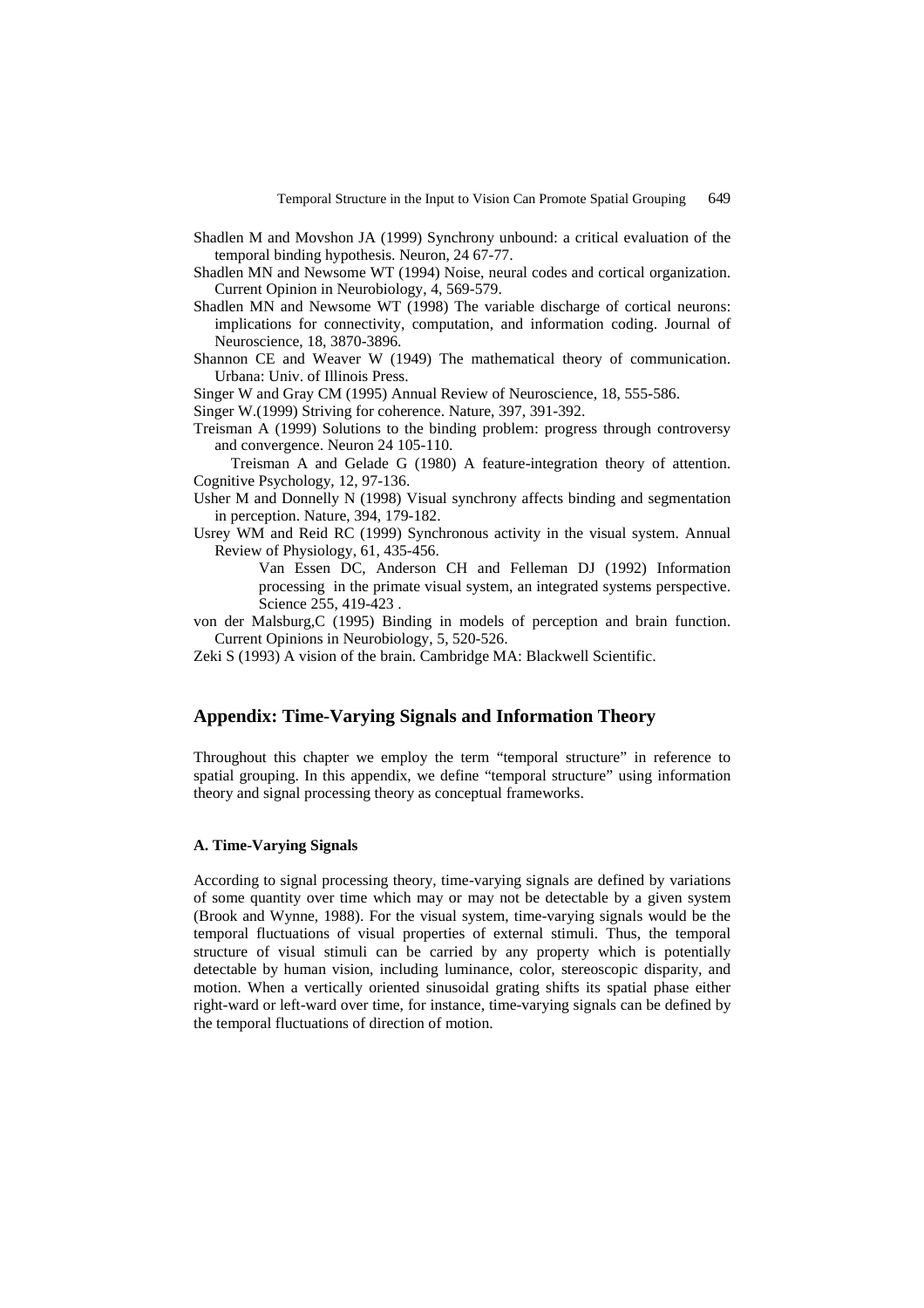Deterministic vs Random Signals Time-varying signals can be distinguished depending on whether they are deterministic or random. Deterministic signals are perfectly predictable by an appropriate mathematical model, while random signals are unpredictable and can generally be described only through statistical observation (de Coulon, 1986). Figure 5a shows an example of a deterministic signal and Figure 5b shows a random signals. In Figure 5a, a deterministic time-varying signal, directions of motion of a grating can be exactly predicted on the basis of time points where the grating shifts its spatial phase because the two opposite directions of motion alternate in a deterministic fashion. For the time-varying signals in Figure 5b, one cannot predict in which direction the grating will be moving at time  $t + 1$  by knowing in which direction it is moving at time *t*, because direction of motion changes randomly over time. Instead, one only can make a statistical prediction (e.g., "the grating is more likely to move left-ward than right-ward") by estimating the probabilities of the two motion directions. Unlike most engineered communications systems that use well-defined frequencies to transmit information, many biological systems must deal with irregularly fluctuating signals.

Representation of the temporal structure of time-varying signals The temporal structure contained in time-varying visual signals can be described in any of several ways, depending upon what properties one wishes to emphasize.

(1) Time series of absolute quantity (Figure 5c). The time series plot of absolute quantity is the most direct and simple description of temporal signals (Brillinger, 1994). Here, simply the absolute quantity of visual stimuli is plotted against time;

$$
Y(t), -4 < t < +4
$$

where t is time and Y represents the quantity of stimulus. When a dot changes in luminance over time, for example, its temporal structure can be represented by plotting the absolute level of luminance over time (Figure 5c).

(2) Marked point process (Figure 5d). An irregular time series representing both the times at which events occur as well as the quantities associated with those times:

$$
\{(\tau_j, M_j)\}, j = "1," 2, "3,...
$$

where  $M_i$  represents the magnitude of change associated with the jth event. In Figure 5d, the locations of vertical lines represent time points when a stimulus changes in luminance and the directions and lengths of vertical lines represent the magnitude and direction (increase or decrease in luminance) of changes, respectively.

(3) Point process (Figure 5e). If we are interested only in 'when' a given stimulus quantity changes or 'when' events occur, we may specify a point process which is the collection of distinctive times when a stimulus changes its quantity;

$$
\{\tau_j\}, j=0, "1, "2, "3,...
$$

where the  $t_i$  is a time point for the jth event. For instance, asterisks in Figure 5e denote the times when a stimulus element changes its luminance, without regard to the value of luminance itself. In a point process, the characteristics of temporal structure in time-varying signals can be described by analyzing the distribution of events in a given time period and also the distribution of time intervals between events.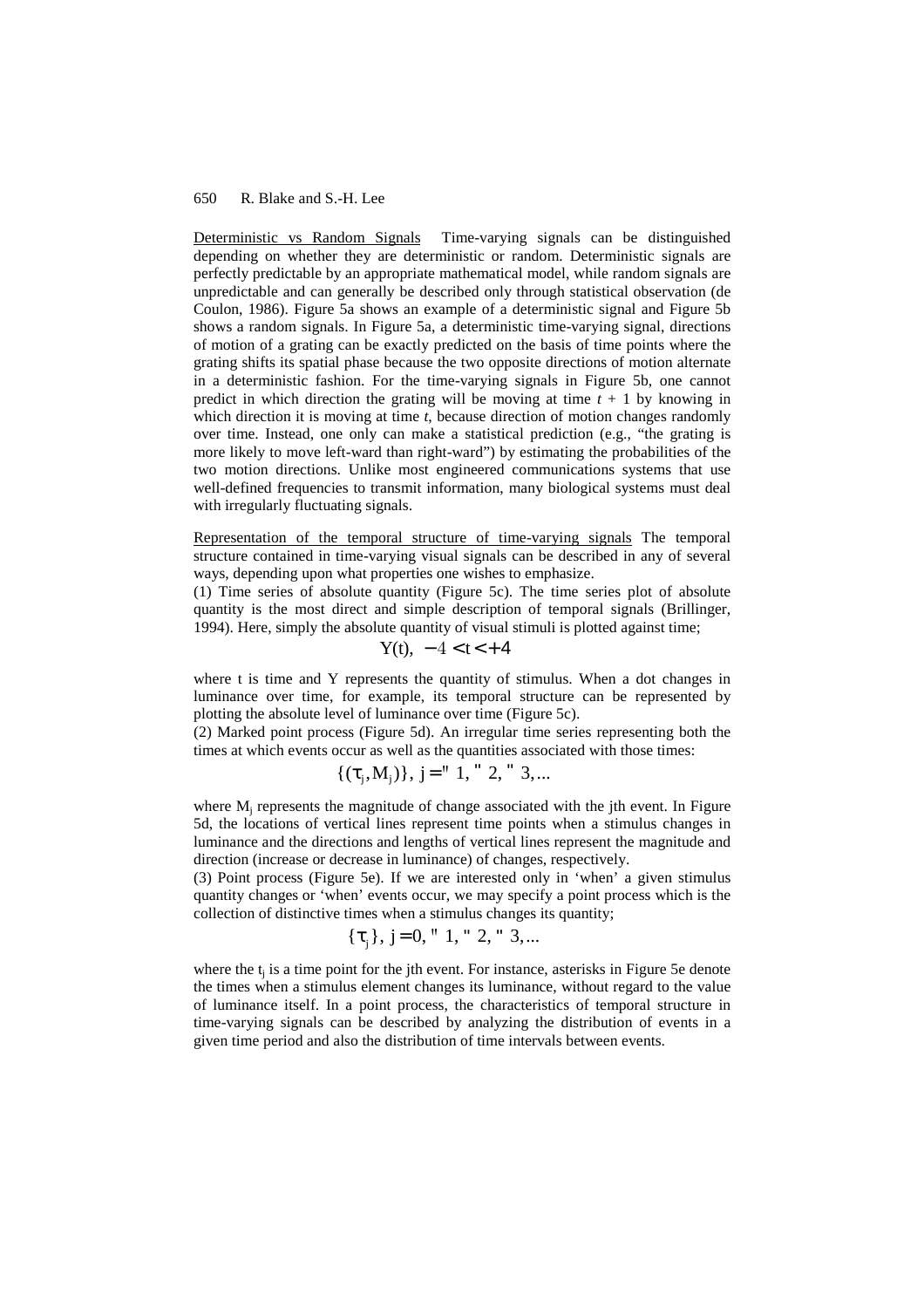

**Fig. 5.** Time series indicating direction of visual motion over time. (a) Deterministic timevarying signal. Direction of motion is entirely predictable and specifiable mathematically. (b) Random time-varying signal. Direction of motion reverses randomly over time according to a Poisson process. (c) - (e) show three types of representations of temporal structure. (c) Time series of absolute quantity. The absolute luminance level of a given visual stimulus is plotted against time. (d) Marked point process. The locations of vertical lines represent points in time when the stimulus changes in luminance, and the directions and lengths of vertical lines represent the magnitude and direction of change in luminance, respectively. (e) Point process. Asterisks denote times when the luminance value changes.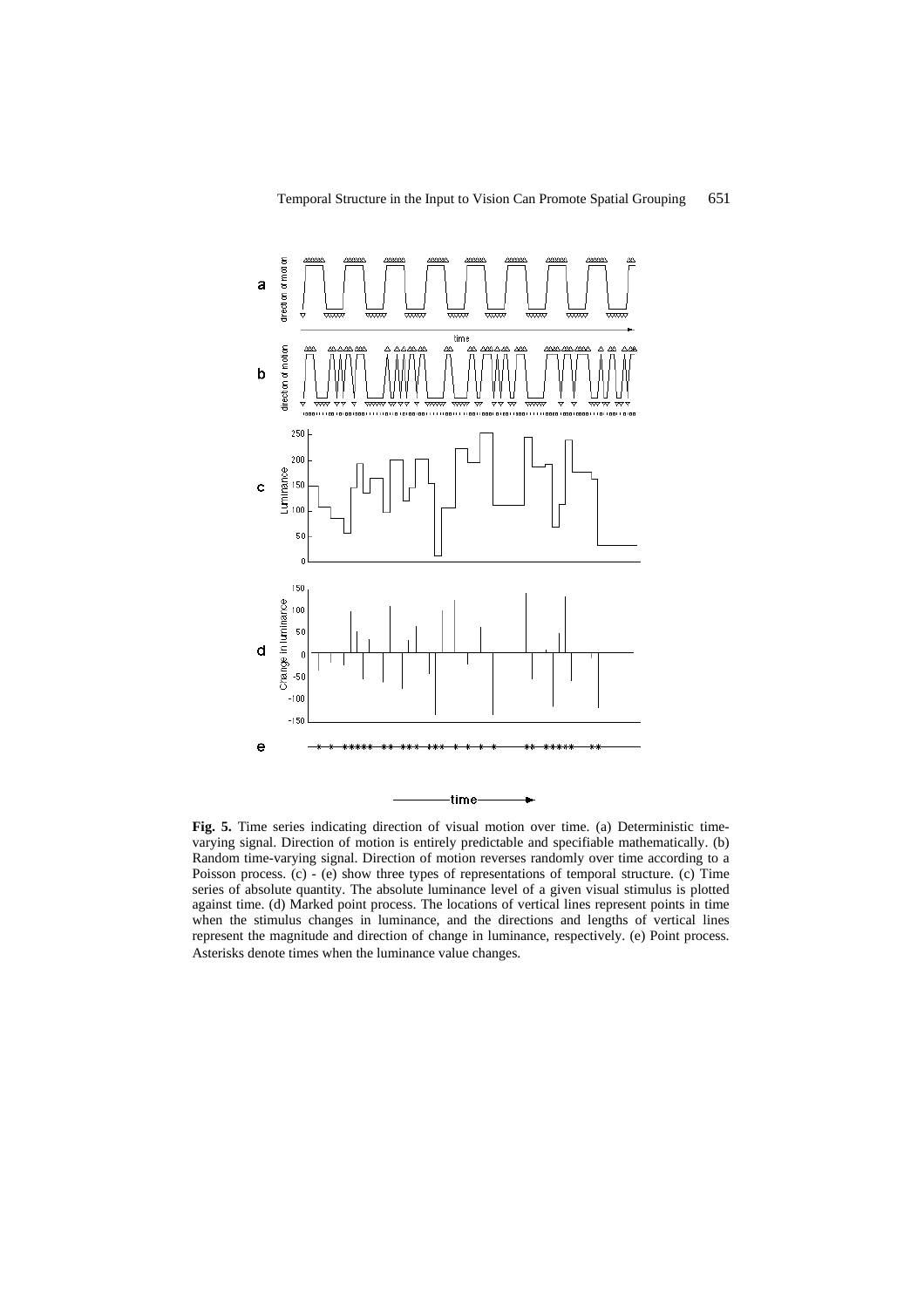#### **B. Time-Varying Signals as Information Flow**

How well does human vision respond to the temporal structure generated by unpredictable time-varying visual signals? Information theory (Shannon and Weaver, 1949; Mansuripur, 1987) sheds light on how we can conceptualize this problem. According to information theory, 'time-varying visual signals' can be treated as information flow over time as long as they are an ensemble of mutually exclusive and statistically independent messages. For example, the time series of motion direction in Figure 5b can be understood as an ensemble of 'left-ward motion' messages and 'right-ward motion' messages. These messages are mutually exclusive because the grating cannot move in two opposite directions simultaneously. They are also statistically independent since the probability of one message does not depend on the probability of the other. If we assign a symbol '0' to the left-ward motion signal and '1' to the right-ward motion signal, the time plot in the top part of Figure 5b can be translated into an information flow composed of '0' and '1' as illustrated in the bottom portion of Figure 5b.

Furthermore, information theory allows us to have a measure of uncertainty or randomness about the temporal structure of visual stimuli. We can quantify the amount of information as 'entropy' if the probability distribution of messages comprising time-varying signals is known. Suppose that a time series of signals, S, is an ensemble of n different messages,  $\{m_1, m_2, \ldots, m_i, \ldots, m_n\}$ , and the probabilities for those messages are  $\{p_1, p_2, \ldots, p_i, \ldots, p_n\}$ . Then the information (expressed in binary units called "bits") attributed to each message is defined by

$$
H_i\!\!=\!\!\text{-}\!\log_2\!\!(p_i)
$$

and the averaged amount of information, N

$$
H(S) = -\frac{3}{i} p_i * log_2(p_i)
$$

is the probability-weighted mean of information contained in all the messages. This equation implies that the averaged amount of information is maximized when all of the possible messages are equally probable. In the earlier example of time-varying stimuli, the direction of motion is the most unpredictable when the two directions of motion are equally probable.

While H(S) represents the uncertainty of time-varying signals, the temporal complexity of signals can be evaluated by the rate of flow of information

$$
H(S)/T
$$

where T is the average duration of messages from the ensemble, weighted for frequency of occurrence, that is,

$$
T = \frac{3}{i} p_i * T_i
$$

The high value of H(S)/T indicates that the relatively large amount of information (high value of H(S)) flow in a short duration (low value of T). Thus, human vision's ability to process the temporal structure of signals can be evaluated by finding the maximum information flow rate which can be processed by human